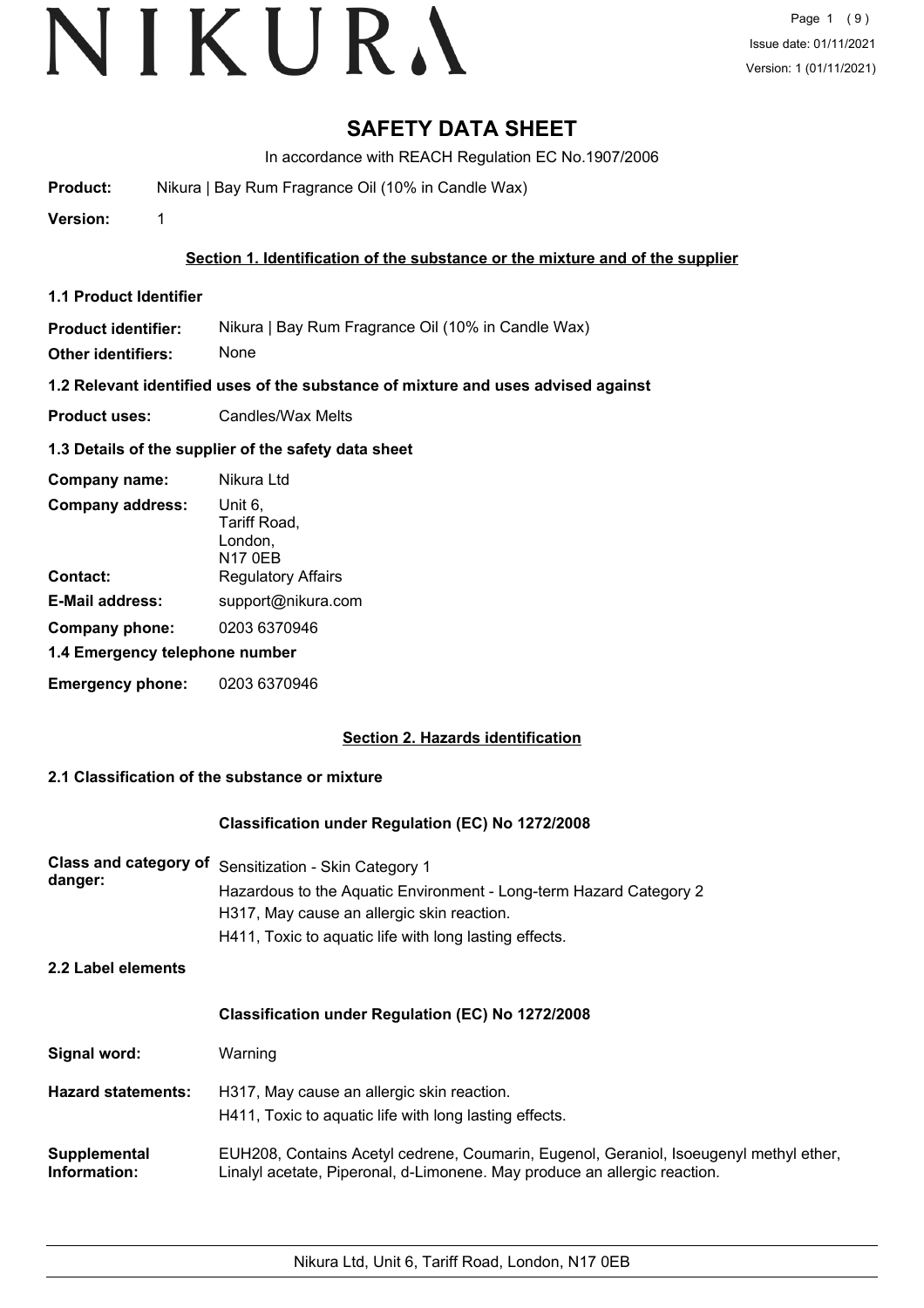# **SAFETY DATA SHEET**

In accordance with REACH Regulation EC No.1907/2006

| Nikura   Bay Rum Fragrance Oil (10% in Candle Wax) |
|----------------------------------------------------|
|                                                    |

**Version:** 1

**Precautionary statements:**

P272, Contaminated work clothing should not be allowed out of the workplace.

P273, Avoid release to the environment.

P261, Avoid breathing vapour or dust.

P280, Wear protective gloves/eye protection/face protection.

P302/352, IF ON SKIN: Wash with plenty of soap and water.

P333/313, If skin irritation or rash occurs: Get medical advice/attention.

P363, Wash contaminated clothing before reuse.

P391, Collect spillage.

P501, Dispose of contents/container to approved disposal site, in accordance with local regulations.



**Pictograms:**

**2.3 Other hazards**

**Other hazards:** None

# **Section 3. Composition / information on ingredients**

# **3.2 Mixtures**

# **Contains:**

| <b>Name</b>                                                                                | <b>CAS</b> | EC        | <b>REACH Registration</b><br>No. | $\%$  | <b>Classification for</b><br>(CLP) 1272/2008                                                                                             |
|--------------------------------------------------------------------------------------------|------------|-----------|----------------------------------|-------|------------------------------------------------------------------------------------------------------------------------------------------|
| Linalool                                                                                   | 78-70-6    | 201-134-4 |                                  | 1.72% | Skin Irrit. 2-Eye Irrit. 2-<br>Skin Sens. 1B;H315-<br>H317-H319.-                                                                        |
| $1,3,4,6,7,8$ -Hexahydro-<br>[4,6,6,7,8,8]<br>hexamethylcyclopenta-<br>lgamma-2-benzopyran | 1222-05-5  | 214-946-9 |                                  | 1.71% | Aquatic Acute 1-<br>Aquatic Chronic 1;<br>H410.-                                                                                         |
| Acetyl cedrene                                                                             | 32388-55-9 | 251-020-3 |                                  | 0.68% | Skin Sens. 1B-Aquatic<br>Acute 1-Aquatic<br>Chronic 1:H317-H410.-                                                                        |
| Linalyl acetate                                                                            | 115-95-7   | 204-116-4 |                                  | 0.68% | Skin Irrit, 2-Skin Sens.<br>1B;H315-H317,-                                                                                               |
| <b>l</b> d-Limonene                                                                        | 5989-27-5  | 227-813-5 |                                  | 0.49% | Flam. Lig. 3-Skin Irrit.<br>2-Skin Sens. 1B-Asp.<br>Tox 1-Aquatic Acute 1-<br>Aquatic Chronic 3;<br>lH226-H304-H315-<br>H317-H400-H412.- |
| IGeraniol                                                                                  | 106-24-1   | 203-377-1 |                                  | 0.35% | Skin Irrit. 2-Eye Dam.<br>1-Skin Sens. 1;H315-<br>H317-H318,-                                                                            |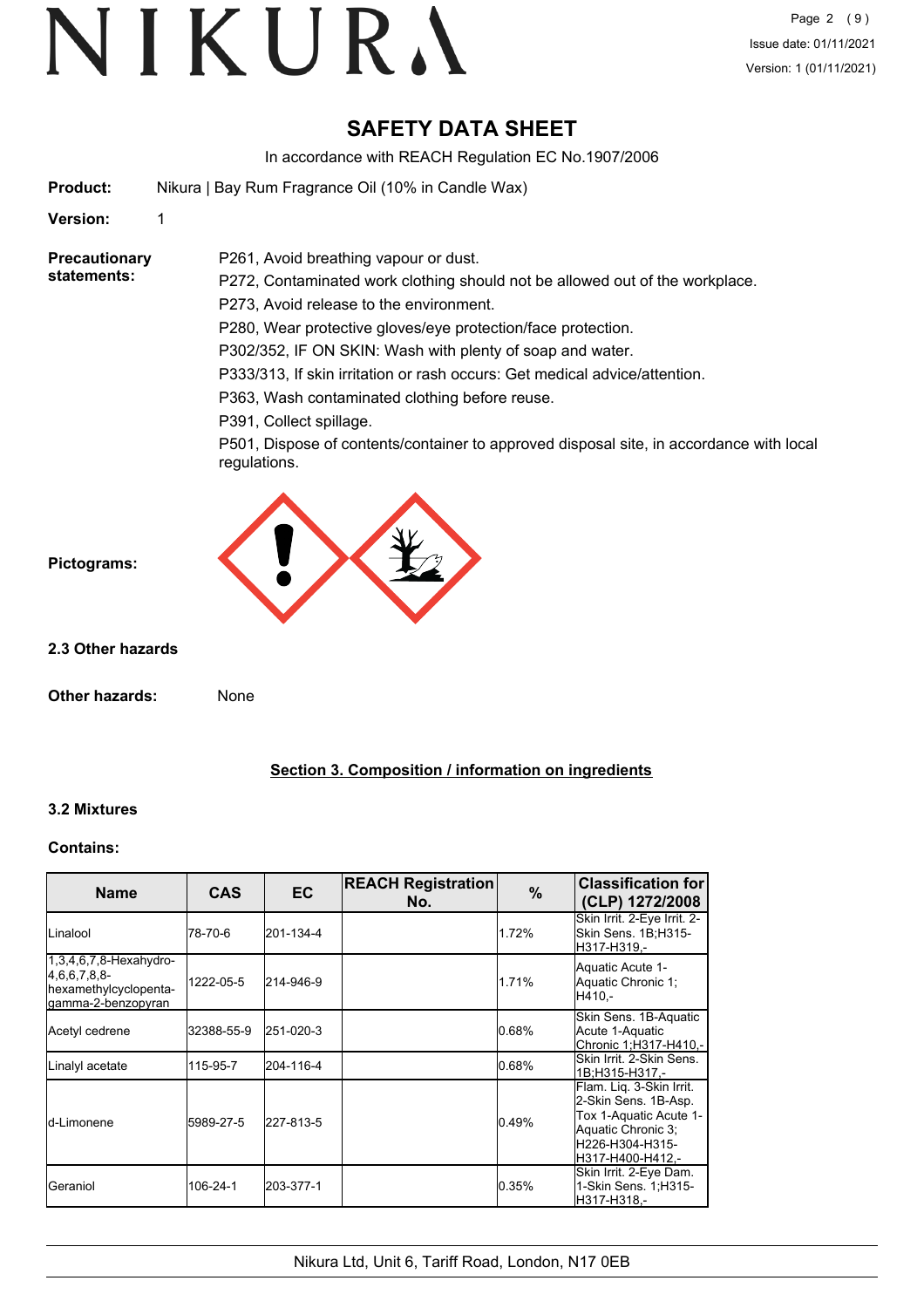# **SAFETY DATA SHEET**

In accordance with REACH Regulation EC No.1907/2006

**Product:** Nikura | Bay Rum Fragrance Oil (10% in Candle Wax)

# **Version:** 1

| <b>Coumarin</b>                 | $ 91-64-5 $ | 202-086-7 | 0.34% | Acute Tox. 4-Skin<br>Sens. 1B;H302-H317.-                      |
|---------------------------------|-------------|-----------|-------|----------------------------------------------------------------|
| <b>Piperonal</b>                | 120-57-0    | 204-409-7 | 0.34% | Skin Sens. 1B;H317,-                                           |
| Isoeugenyl methyl ether 93-16-3 |             | 202-224-6 | 0.34% | Skin Sens. 1B;H317,-                                           |
| Eugenol                         | 97-53-0     | 202-589-1 | 0.34% | Eye Irrit. 2-Skin Sens.<br>1B;H317-H319,-                      |
| lalpha-Cedrene                  | 469-61-4    | 207-418-4 | 0.02% | Asp. Tox 1-Aquatic<br>Acute 1-Aquatic<br>Chronic 1:H304-H410 - |

# **Substances with Community workplace exposure limits:**

Not Applicable

**Substances that are persistent, bioaccumulative and toxic or very persistent and very bioaccumulative, greater than 0.1%:**

Not Applicable

# **Section 4. First-aid measures**

# **4.1 Description of first aid measures**

| Inhalation:           | Remove from exposure site to fresh air, keep at rest, and obtain medical attention.          |
|-----------------------|----------------------------------------------------------------------------------------------|
| Eye exposure:         | Flush immediately with water for at least 15 minutes. Contact physician if symptoms persist. |
| <b>Skin exposure:</b> | IF ON SKIN: Wash with plenty of soap and water.                                              |
| Ingestion:            | Rinse mouth with water and obtain medical attention.                                         |

# **4.2 Most important symptoms and effects, both acute and delayed**

May cause an allergic skin reaction.

# **4.3 Indication of any immediate medical attention and special treatment needed**

None expected, see Section 4.1 for further information.

# **SECTION 5: Firefighting measures**

# **5.1 Extinguishing media**

Suitable media: Carbon dioxide, Dry chemical, Foam.

# **5.2 Special hazards arising from the substance or mixture**

In case of fire, may be liberated: Carbon monoxide, Unidentified organic compounds.

# **5.3 Advice for fire fighters:**

In case of insufficient ventilation, wear suitable respiratory equipment.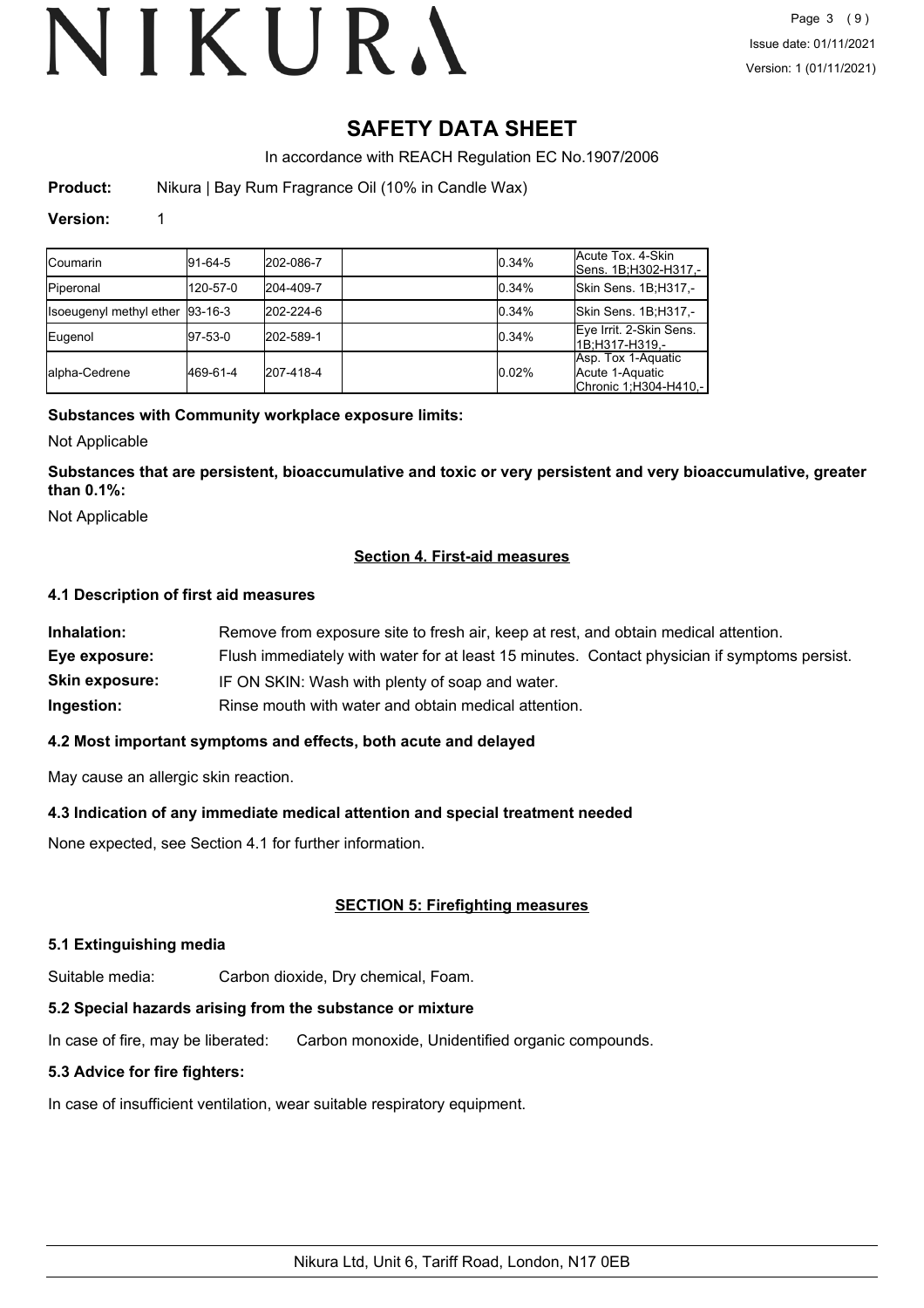# VIKURA

# **SAFETY DATA SHEET**

In accordance with REACH Regulation EC No.1907/2006

**Product:** Nikura | Bay Rum Fragrance Oil (10% in Candle Wax)

**Version:** 1

# **Section 6. Accidental release measures**

## **6.1 Personal precautions, protective equipment and emergency procedures:**

Avoid inhalation. Avoid contact with skin and eyes. See protective measures under Section 7 and 8.

### **6.2 Environmental precautions:**

Keep away from drains, surface and ground water, and soil.

### **6.3 Methods and material for containment and cleaning up:**

Remove ignition sources. Provide adequate ventilation. Avoid excessive inhalation of vapours. Contain spillage immediately by use of sand or inert powder. Dispose of according to local regulations.

### **6.4 Reference to other sections:**

Also refer to sections 8 and 13.

# **Section 7. Handling and storage**

### **7.1 Precautions for safe handling:**

Keep away from heat, sparks, open flames and hot surfaces. - No smoking. Use personal protective equipment as required. Use in accordance with good manufacturing and industrial hygiene practices. Use in areas with adequate ventilation Do not eat, drink or smoke when using this product.

# **7.2 Conditions for safe storage, including any incompatibilities:**

Store in a well-ventilated place. Keep container tightly closed. Keep cool. Ground/bond container and receiving equipment. Use explosion-proof electrical, ventilating and lighting equipment. Use only non-sparking tools. Take precautionary measures against static discharge.

# **7.3 Specific end use(s):**

Candles/Wax Melts: Use in accordance with good manufacturing and industrial hygiene practices.

# **Section 8. Exposure controls/personal protection**

### **8.1 Control parameters**

Workplace exposure limits: Not Applicable

# **8.2 Exposure Controls**

### **Eye / Skin Protection**

Wear protective gloves/eye protection/face protection

# **Respiratory Protection**

Under normal conditions of use and where adequate ventilation is available to prevent build up of excessive vapour, this material should not require special engineering controls. However, in conditions of high or prolonged use, or high temperature or other conditions which increase exposure, the following engineering controls can be used to minimise exposure to personnel: a) Increase ventilation of the area with local exhaust ventilation. b) Personnel can use an approved, appropriately fitted respirator with organic vapour cartridge or canisters and particulate filters. c) Use closed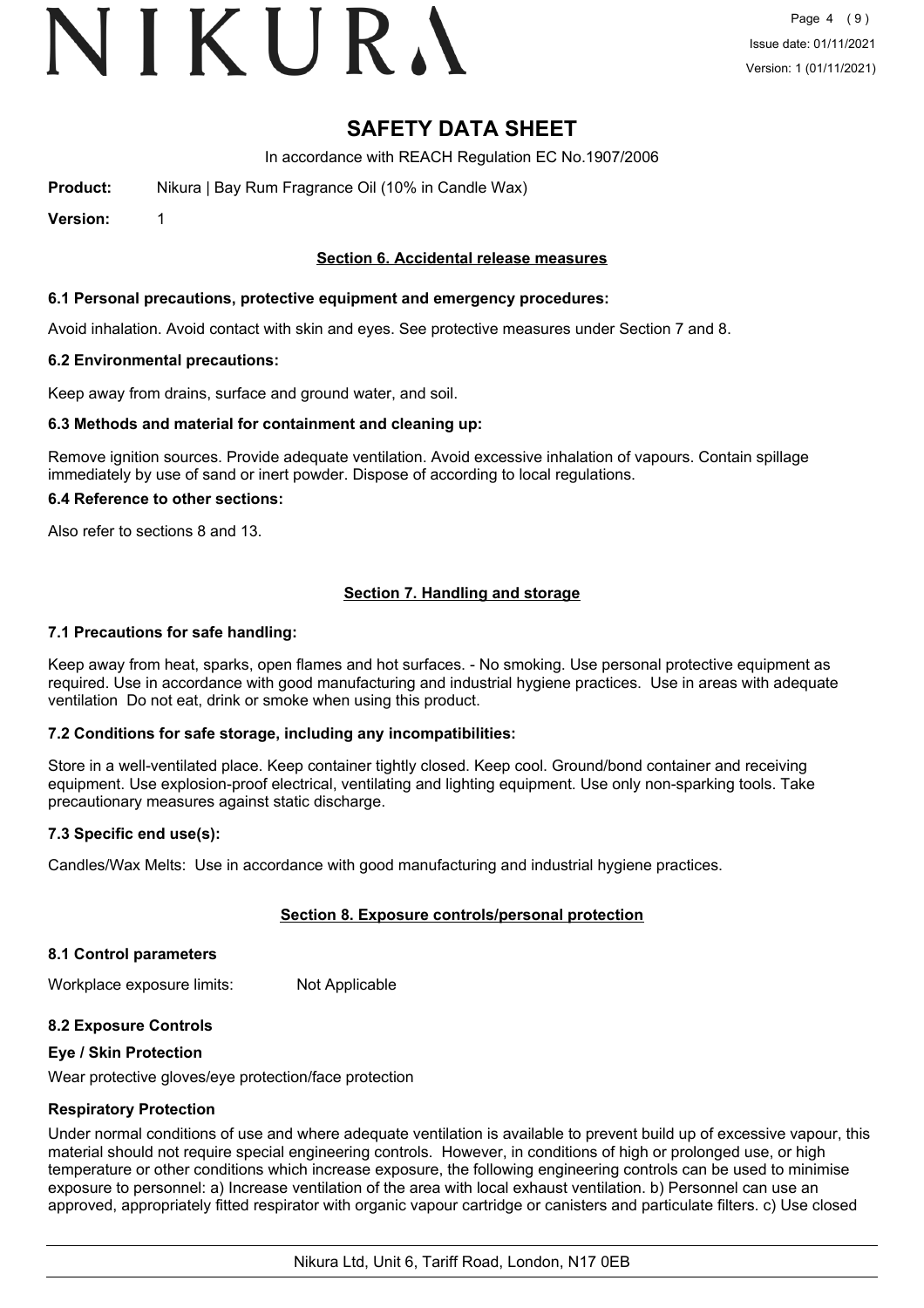# **SAFETY DATA SHEET**

In accordance with REACH Regulation EC No.1907/2006

**Product:** Nikura | Bay Rum Fragrance Oil (10% in Candle Wax)

**Version:** 1

systems for transferring and processing this material.

Also refer to Sections 2 and 7.

# **Section 9. Physical and chemical properties**

# **9.1 Information on basic physical and chemical properties**

| Appearance:                                   | Not determined                               |
|-----------------------------------------------|----------------------------------------------|
| Odour:                                        | Not determined                               |
| <b>Odour threshold:</b>                       | Not determined                               |
| pH:                                           | Not determined                               |
| Melting point / freezing point:               | Not determined                               |
| Initial boiling point / range:                | Not determined                               |
| <b>Flash point:</b>                           | > 200 °C                                     |
| <b>Evaporation rate:</b>                      | Not determined                               |
| Flammability (solid, gas):                    | Not determined                               |
| Upper/lower flammability or explosive limits: | Product does not present an explosion hazard |
| Vapour pressure:                              | Not determined                               |
| Vapour density:                               | Not determined                               |
| <b>Relative density:</b>                      | Not determined                               |
| Solubility(ies):                              | Not determined                               |
| Partition coefficient: n-octanol/water:       | Not determined                               |
| Auto-ignition temperature:                    | Not determined                               |
| <b>Decomposition temperature:</b>             | Not determined                               |
| <b>Viscosity:</b>                             | Not determined                               |
| <b>Explosive properties:</b>                  | Not expected                                 |
| <b>Oxidising properties:</b>                  | Not expected                                 |
| 9.2 Other information:                        | None available                               |

# **Section 10. Stability and reactivity**

### **10.1 Reactivity:**

Presents no significant reactivity hazard, by itself or in contact with water.

# **10.2 Chemical stability:**

Good stability under normal storage conditions.

# **10.3 Possibility of hazardous reactions:**

Not expected under normal conditions of use.

# **10.4 Conditions to avoid:**

Avoid extreme heat.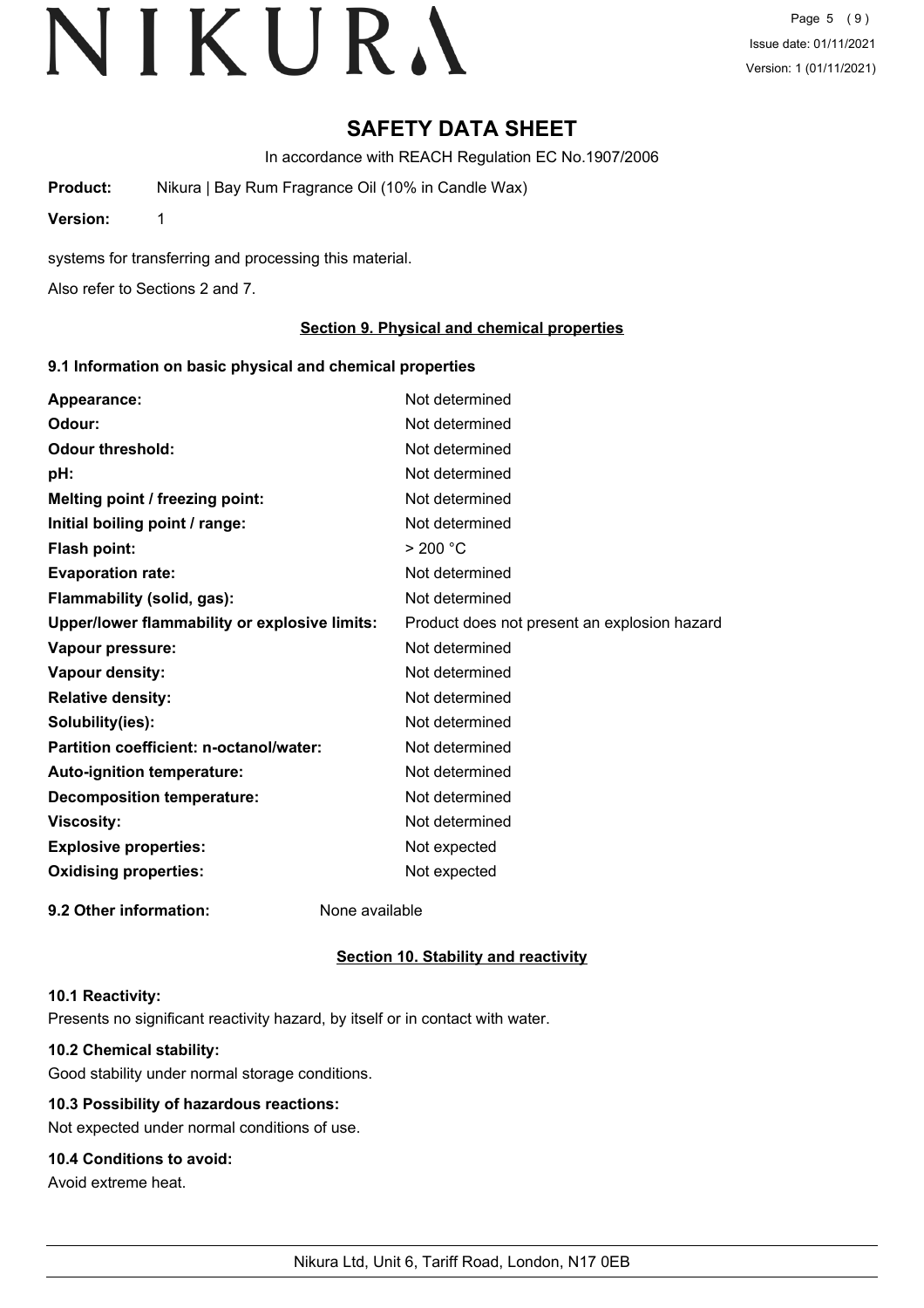# **SAFETY DATA SHEET**

In accordance with REACH Regulation EC No.1907/2006

**Product:** Nikura | Bay Rum Fragrance Oil (10% in Candle Wax)

**Version:** 1

# **10.5 Incompatible materials:**

Avoid contact with strong acids, alkalis or oxidising agents.

# **10.6 Hazardous decomposition products:**

Not expected.

# **Section 11. Toxicological information**

# **11.1 Information on toxicological effects**

This mixture has not been tested as a whole for health effects. The health effects have been calculated using the methods outlined in Regulation (EC) No 1272/2008 (CLP).

| <b>Acute Toxicity:</b>                    | Based on available data the classification criteria are not met. |
|-------------------------------------------|------------------------------------------------------------------|
| <b>Acute Toxicity Oral</b>                | >5000                                                            |
| <b>Acute Toxicity Dermal</b>              | Not Applicable                                                   |
| <b>Acute Toxicity Inhalation</b>          | Not Available                                                    |
| <b>Skin corrosion/irritation:</b>         | Based on available data the classification criteria are not met. |
| Serious eye damage/irritation:            | Based on available data the classification criteria are not met. |
| <b>Respiratory or skin sensitisation:</b> | Sensitization - Skin Category 1                                  |
| Germ cell mutagenicity:                   | Based on available data the classification criteria are not met. |
| Carcinogenicity:                          | Based on available data the classification criteria are not met. |
| <b>Reproductive toxicity:</b>             | Based on available data the classification criteria are not met. |
| <b>STOT-single exposure:</b>              | Based on available data the classification criteria are not met. |
| <b>STOT-repeated exposure:</b>            | Based on available data the classification criteria are not met. |
| <b>Aspiration hazard:</b>                 | Based on available data the classification criteria are not met. |

**Information about hazardous ingredients in the mixture**

Not Applicable

Refer to Sections 2 and 3 for additional information.

# **Section 12. Ecological information**

# **12.1 Toxicity:**

Toxic to aquatic life with long lasting effects.

| 12.2 Persistence and degradability: | Not available |
|-------------------------------------|---------------|
| 12.3 Bioaccumulative potential:     | Not available |
| 12.4 Mobility in soil:              | Not available |

# **12.5 Results of PBT and vPvB assessment:**

This substance does not meet the PBT/vPvB criteria of REACH, annex XIII.

**12.6 Other adverse effects:** Not available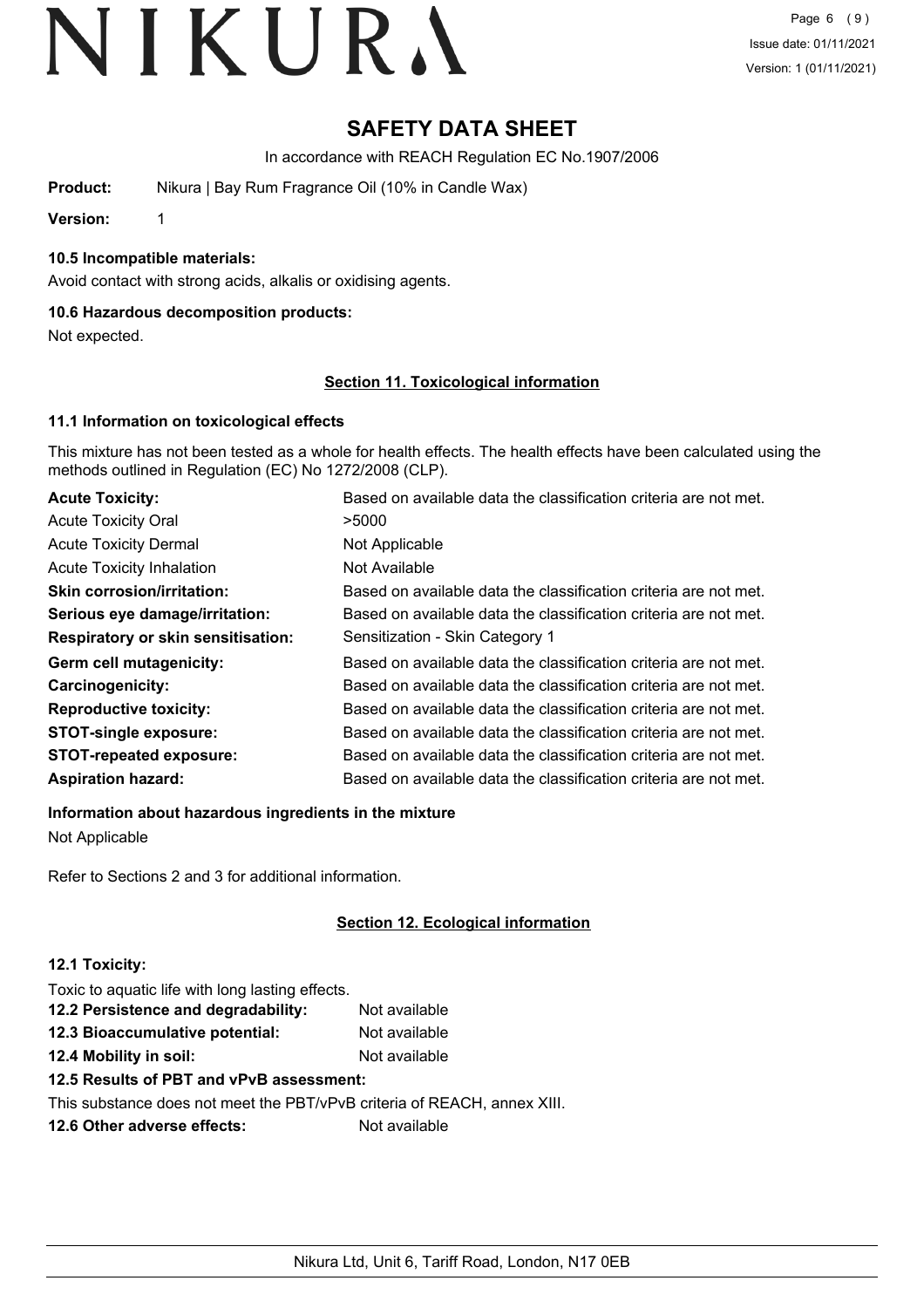# **SAFETY DATA SHEET**

In accordance with REACH Regulation EC No.1907/2006

| Product: | Nikura   Bay Rum Fragrance Oil (10% in Candle Wax) |  |
|----------|----------------------------------------------------|--|
|          |                                                    |  |

**Version:** 1

# **Section 13. Disposal considerations**

## **13.1 Waste treatment methods:**

Dispose of in accordance with local regulations. Avoid disposing into drainage systems and into the environment. Empty containers should be taken to an approved waste handling site for recycling or disposal.

# **Section 14. Transport information**

| 14.1 UN number:                    | UN3082                                                                                                                                                 |
|------------------------------------|--------------------------------------------------------------------------------------------------------------------------------------------------------|
| 14.2 UN Proper Shipping Name:      | ENVIRONMENTALLY HAZARDOUS SUBSTANCE, LIQUID, N.O.S.<br>(1,3,4,6,7,8-Hexahydro-4,6,6,7,8,8-hexamethylcyclopenta-gamma-2-<br>benzopyran, Acetyl cedrene) |
| 14.3 Transport hazard class(es):   | 9                                                                                                                                                      |
| <b>Sub Risk:</b>                   |                                                                                                                                                        |
| 14.4. Packing Group:               | Ш                                                                                                                                                      |
| <b>14.5 Environmental hazards:</b> | This is an environmentally hazardous substance.                                                                                                        |
| 14.6 Special precautions for user: | None additional                                                                                                                                        |
|                                    | 14.7 Transport in bulk according to Annex II of MARPOL73/78 and the IBC Code:                                                                          |
| Not applicable                     |                                                                                                                                                        |

# **Section 15. Regulatory information**

# **15.1 Safety, health and environmental regulations/legislation specific for the substance or mixture** None additional

# **15.2 Chemical Safety Assessment**

A Chemical Safety Assessment has not been carried out for this product.

# **Section 16. Other information**

| <b>Concentration % Limits:</b>  | EH C2=97.52% EH C3=9.75% SS 1=58.16% |
|---------------------------------|--------------------------------------|
| <b>Total Fractional Values:</b> | EH C2=1.03 EH C3=10.25 SS 1=1.72     |
| Key to revisions:               |                                      |

Not applicable

# **Key to abbreviations:**

| <b>Abbreviation</b> | Meaning                                                            |
|---------------------|--------------------------------------------------------------------|
| Acute Tox, 4        | Acute Toxicity - Oral Category 4                                   |
| Aquatic Acute 1     | Hazardous to the Aquatic Environment - Acute Hazard Category 1     |
| Aquatic Chronic 1   | Hazardous to the Aquatic Environment - Long-term Hazard Category 1 |
| Aquatic Chronic 3   | Hazardous to the Aquatic Environment - Long-term Hazard Category 3 |
| Asp. Tox 1          | Aspiration Hazard Category 1                                       |
| Eye Dam. 1          | Eye Damage / Irritation Category 1                                 |
| $Eye$ Irrit. 2      | Eye Damage / Irritation Category 2                                 |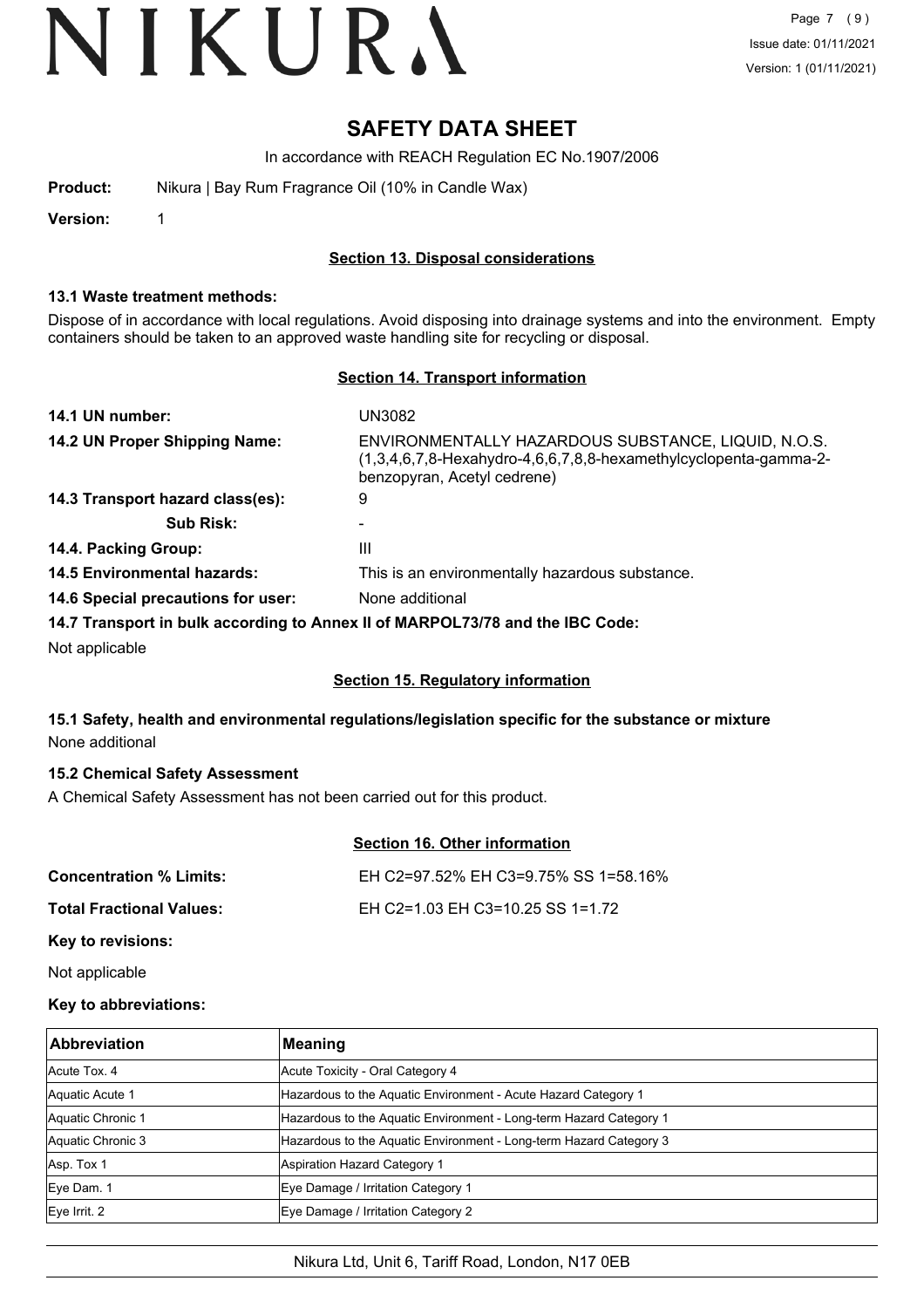# **SAFETY DATA SHEET**

In accordance with REACH Regulation EC No.1907/2006

**Product:** Nikura | Bay Rum Fragrance Oil (10% in Candle Wax)

### **Version:** 1

| Flam. Liq. 3     | Flammable Liquid, Hazard Category 3                                                                                                |
|------------------|------------------------------------------------------------------------------------------------------------------------------------|
| H <sub>226</sub> | Flammable liquid and vapour.                                                                                                       |
| H302             | Harmful if swallowed.                                                                                                              |
| H304             | May be fatal if swallowed and enters airways.                                                                                      |
| H315             | Causes skin irritation.                                                                                                            |
| H317             | May cause an allergic skin reaction.                                                                                               |
| H318             | Causes serious eye damage.                                                                                                         |
| H319             | Causes serious eye irritation.                                                                                                     |
| H400             | Very toxic to aquatic life.                                                                                                        |
| H410             | Very toxic to aquatic life with long lasting effects.                                                                              |
| H412             | Harmful to aquatic life with long lasting effects.                                                                                 |
| P210             | Keep away from heat, sparks, open flames and hot surfaces. - No smoking.                                                           |
| P233             | Keep container tightly closed.                                                                                                     |
| P240             | Ground/bond container and receiving equipment.                                                                                     |
| P241             | Use explosion-proof electrical, ventilating and lighting equipment.                                                                |
| P242             | Use only non-sparking tools.                                                                                                       |
| P243             | Take precautionary measures against static discharge.                                                                              |
| P261             | Avoid breathing vapour or dust.                                                                                                    |
| P <sub>264</sub> | Wash hands and other contacted skin thoroughly after handling.                                                                     |
| P270             | Do not eat, drink or smoke when using this product.                                                                                |
| P272             | Contaminated work clothing should not be allowed out of the workplace.                                                             |
| P273             | Avoid release to the environment.                                                                                                  |
| P280             | Wear protective gloves/eye protection/face protection.                                                                             |
| P301/310         | IF SWALLOWED: Immediately call a POISON CENTER or doctor/physician.                                                                |
| P301/312         | IF SWALLOWED: call a POISON CENTER or doctor/physician if you feel unwell.                                                         |
| P302/352         | IF ON SKIN: Wash with plenty of soap and water.                                                                                    |
| P303/361/353     | IF ON SKIN (or hair): Remove/take off immediately all contaminated clothing. Rinse skin with water/shower.                         |
| P305/351/338     | IF IN EYES: Rinse cautiously with water for several minutes. Remove contact lenses, if present and easy to<br>do. Continue rinsing |
| P310             | Immediately call a POISON CENTER or doctor/physician.                                                                              |
| P330             | Rinse mouth.                                                                                                                       |
| P331             | Do not induce vomiting.                                                                                                            |
| P333/313         | If skin irritation or rash occurs: Get medical advice/attention.                                                                   |
| P337/313         | If eye irritation persists: Get medical advice/attention.                                                                          |
| P362             | Take off contaminated clothing and wash before reuse.                                                                              |
| P363             | Wash contaminated clothing before reuse.                                                                                           |
| P370/378         | In case of fire: Use carbon dioxide, dry chemical, foam for extinction.                                                            |
| P391             | Collect spillage.                                                                                                                  |
| P403/235         | Store in a well-ventilated place. Keep cool.                                                                                       |
| P405             | Store locked up.                                                                                                                   |
| P501             | Dispose of contents/container to approved disposal site, in accordance with local regulations.                                     |
| Skin Irrit. 2    | Skin Corrosion / Irritation Category 2                                                                                             |